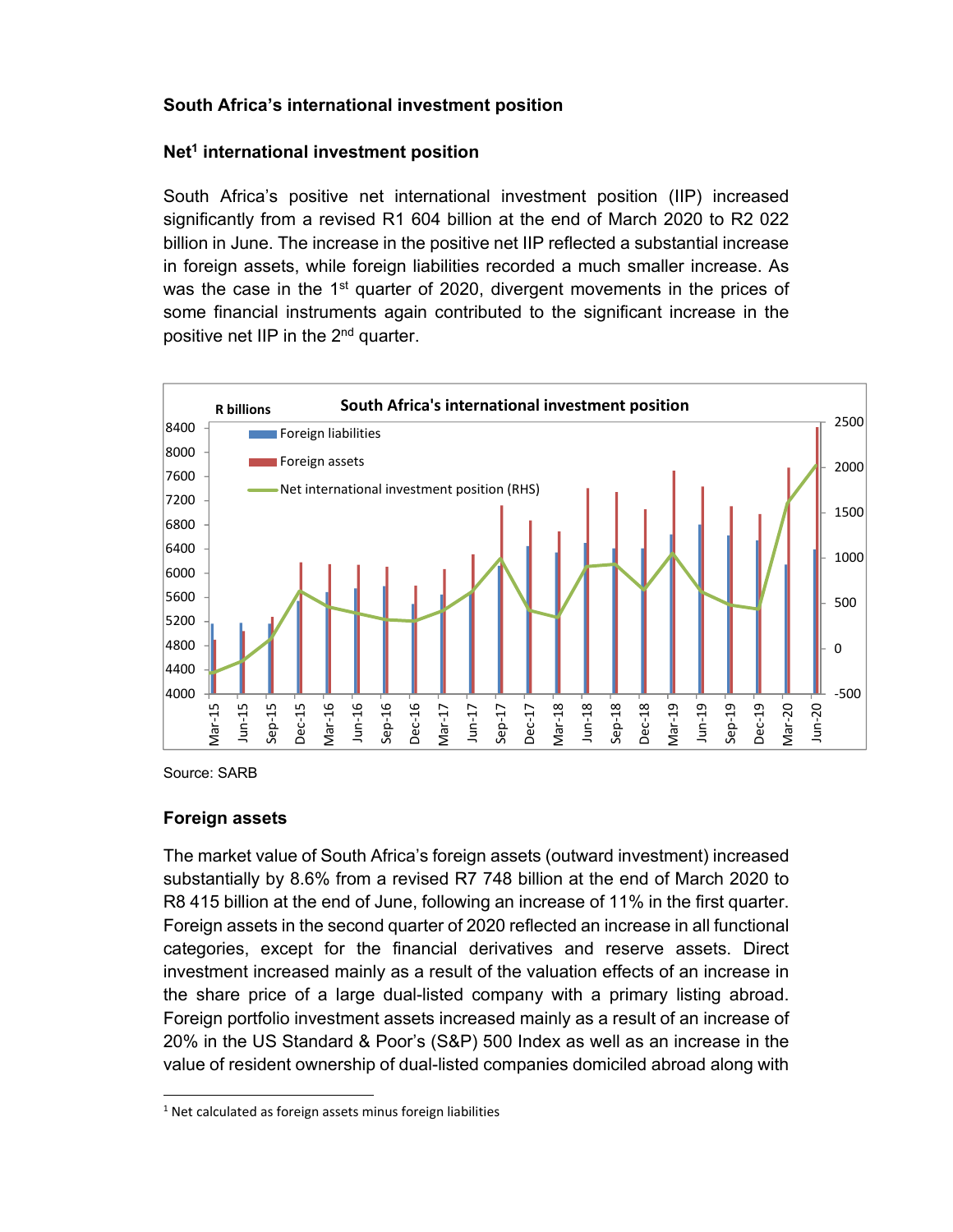an increase in the share prices of these companies. Other investment assets increased mainly due to an increase in resident banks' short-term loans under repurchase agreements to non-residents, while reserve assets decreased due to the valuation effect of the strengthening in the exchange value of the rand.

#### **Composition of outward investment**

R billions

|                               | 30 Jun<br>2019 | 30 Sep<br>2019 | 31 Dec<br>2019 | 31 Mar<br>2020 | 30 Jun<br>2020 |
|-------------------------------|----------------|----------------|----------------|----------------|----------------|
| Direct investment             | 3700           | 3 0 6 3        | 3015           | 3519           | 3894           |
| Portfolio investment          | 2 2 7 5        | 2487           | 2529           | 2 2 4 1        | 2 5 9 5        |
| Financial derivatives         | 103            | 127            | 121            | 270            | 226            |
| Other investment              | 653            | 598            | 544            | 781            | 793            |
| Reserve assets                | 706            | 834            | 772            | 938            | 907            |
|                               | 7436           | 7 109          | 6982           | 7 748          | 8415           |
| Memo: US\$/Rand exchange rate | 14.1487        | 15.1971        | 14.0418        | 17.9822        | 17.3312        |

Source: SARB

Components may not add up to totals due to rounding off.

## **Foreign liabilities**

The market value of South Africa's foreign liabilities (inward investment) increased by 4.1% from a revised R6 144 billion at the end of March 2020 to R6 393 billion at the end of June 2020, following a decline of 6.1% in the first quarter. The increase in foreign liabilities reflected a significant increase in the portfolio investment functional category, while all other categories recorded declines. The value of direct investment liabilities declined marginally despite an increase of 22.1% in the FTSE/JSE All-share index in the second quarter of 2020, as net asset values of non-listed companies declined due to the impact of the COVID-19 lockdown. Portfolio investment liabilities increased as the increase in the FTSE/JSE All-share index resulted in the higher valuation of foreign shareholding of domestic shares, notwithstanding the national government redemption of two international bonds of US\$500 million and ¥30 billion during the second quarter of 2020. The decrease in other investment liabilities was mainly due to the repayment of short-term loans by the domestic banking sector as well as the decline in non-resident deposits at domestic banks.